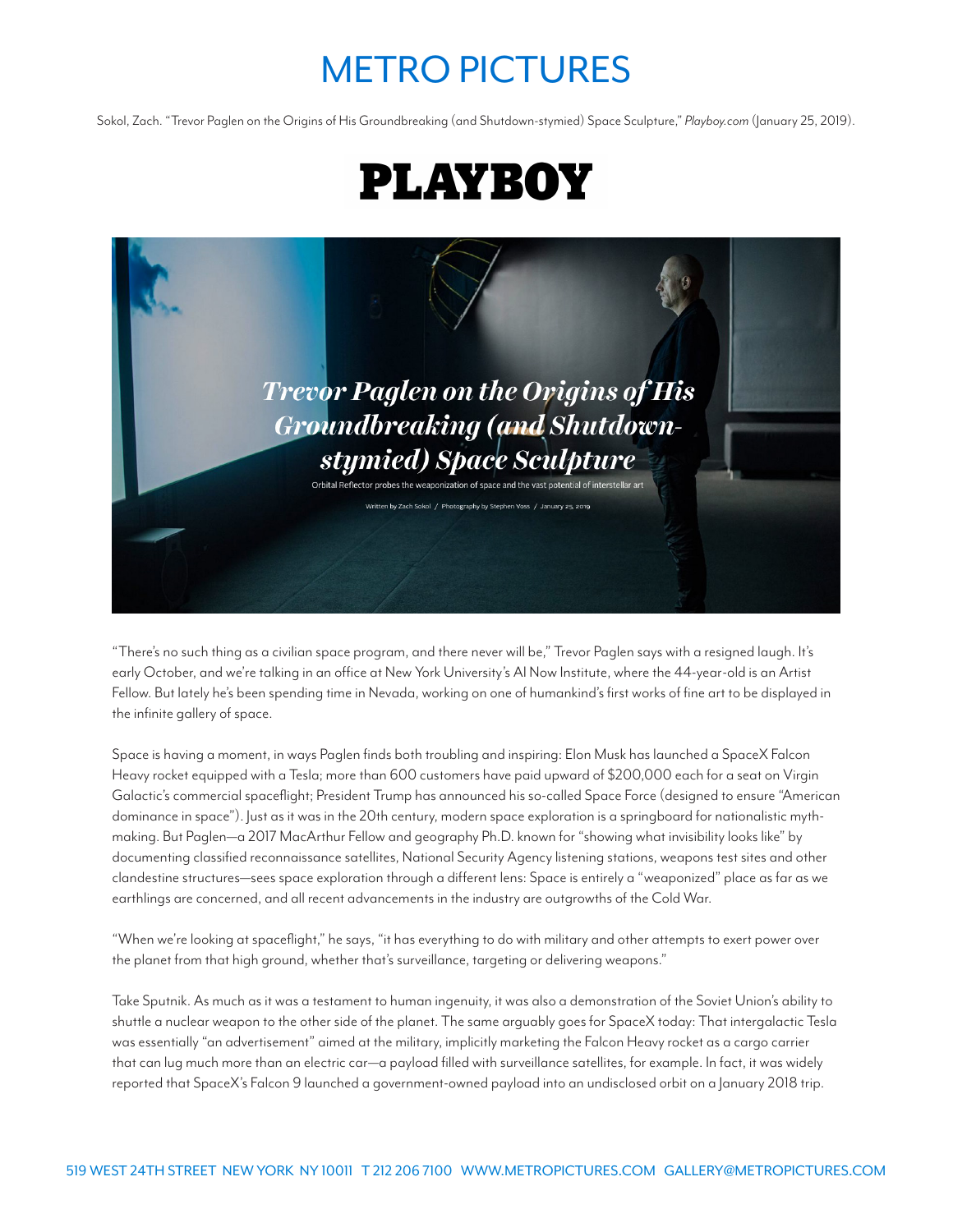

Paglen stands beneath a predecessor of *Orbital Reflector* at the Smithsonian American Art Museum in Washington, D.C.